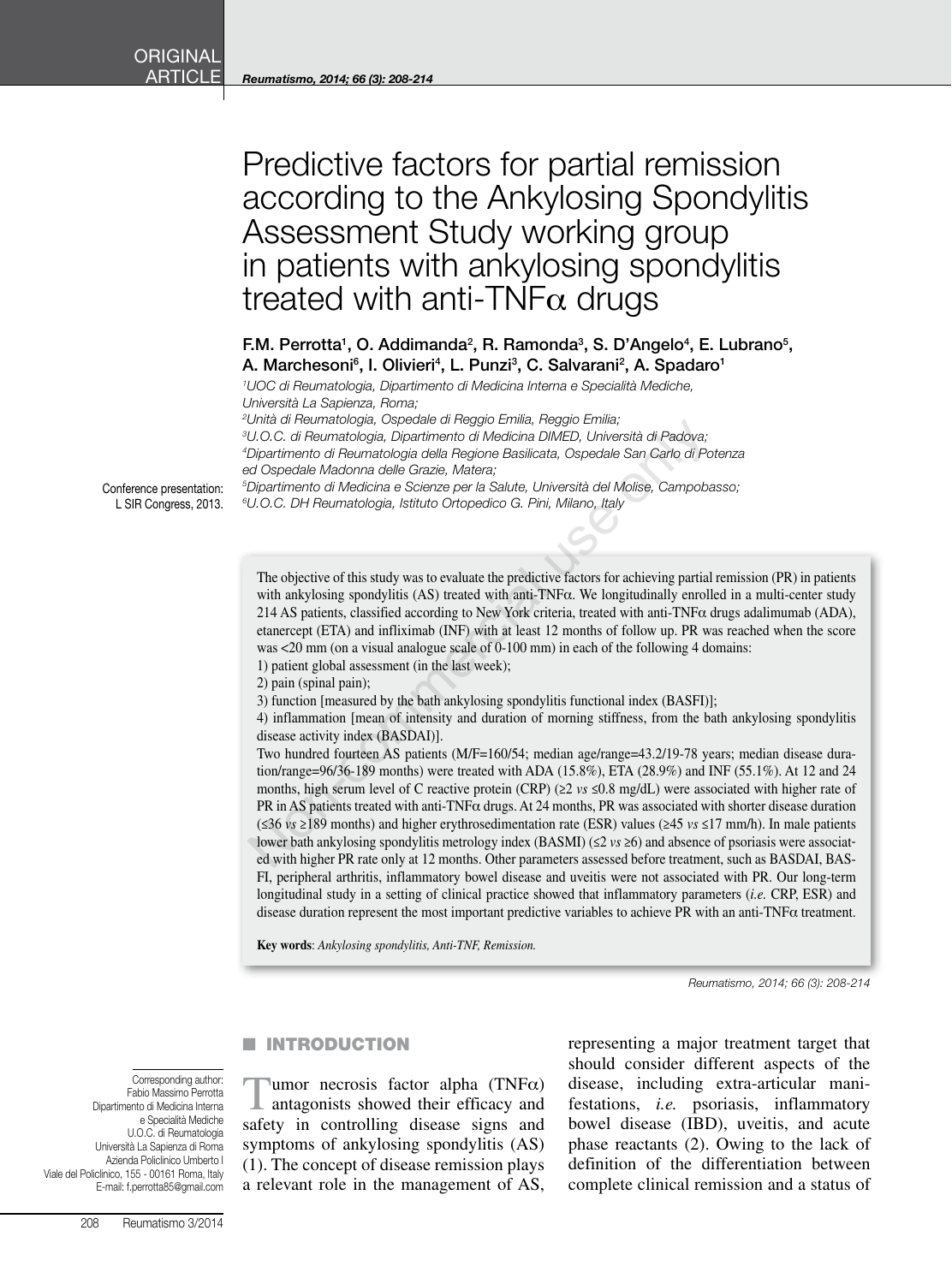low disease activity, the Ankylosing Spondylitis Assessment Study (ASAS) working group proposed a score for the definition of partial remission (PR) (3). PR could be reached in 20-40% of AS patients treated with anti-TNF $\alpha$  drugs, as demonstrated in randomized controlled trials and in clinical practice experiences (4-10). Furthermore, evidence derived from randomized trials and national registries showed that demographic, clinical and laboratory factors, *i.e.* C reactive protein (CRP), age, the Bath ankylosing spondylitis functional index (BASFI), enthesitis and HLA-B27, could be predictors of a better clinical response after the introduction of anti-TNF $\alpha$  therapy (11-14). The aim of this study was to evaluate the predictive factors for achieving PR in a large cohort of AS patients treated with adalimumab (ADA), etanercept (ETA) and infliximab (INF) in a real-life clinical setting.

#### **NATERIALS AND METHODS**

A longitudinal observational study was performed in 6 secondary referral rheumatologic Italian centers (Roma, Campobasso, Milano, Padova, Potenza and Reggio Emilia).

We studied 214 AS patients, classified according to New York criteria (15), treated with  $TNF\alpha$  antagonist with a follow-up period ranging from 12 to 24 months. ADA (40 mg every two weeks) and ETA (25 mg twice a week or 50 mg once a week) were administered subcutaneously; INF was administered intravenously at 3-5 mg/kg at 0-2-6 weeks, then every 6-8 weeks. All patients signed an informed consent according to the Declaration of Helsinki and the design of the study was approved by the local ethical committee (La Sapienza University of Rome). At the beginning of the anti-TNF $\alpha$  treatment, the main demographic, clinical, laboratory and radiological characteristics of each AS patients, including gender, age, disease duration, clinical pattern (axial with or without peripheral arthritis), extra-articular manifestations (*i.e.* psoriasis, IBD, uveitis), HLA-B27 typing

and X-ray sacroiliitis grade according to the New York criteria (15) were collected. Bath ankylosing spondylitis metrology index (BASMI) (16), Bath ankylosing spondylitis disease activity index (BASDAI) (17), BASFI (18), the patient's visual analogue scale (VAS) of 0-100 mm on disease activity and overall spinal pain, the number of tender and swollen joints, and laboratory parameters such as erythrosedimentation rate (ESR) and CRP were evaluated at baseline and after 12 and 24 months from anti-TNFα treatment initiation. PR was reached when the score was <20 mm (on a VAS of 0-100 mm) in each of the following 4 domains:

- 1) patient global assessment (in the last week);
- 2) pain (spinal pain);
- 3) function (measured by the BASFI); inflammation (mean of intensity and duration of morning stiffness, from the BASDAI) (2, 19).

The association of PR with the main variables at baseline was studied. In particular, continuous variables (*i.e.* age, disease duration, CRP, ESR, BASDAI, BASMI, BASFI) were analyzed by comparing the different quartiles.

All anti-rheumatic treatments, including disease modifying anti-rheumatic drugs (DMARDs), steroids, non-steroidal antiinflammatory drugs (NSAIDs) and comorbidities were recorded. The reasons for discontinuation were classified as lack of efficacy, adverse event, or other reasons. The definition of lack of effectiveness was based on a clinical evaluation according to ASAS/European League Against Rheumatism (EULAR) recommendations for the management of AS (20). ITLA-B27, count reached when the score was <20 mm (on a<br>
Fr clinical response VAS of 0-100 mm) in each of the following<br>
anti-TNFα therapy 4 domains:<br>
study was to evalu-<br>
1) patient global assessment (in the last<br>
sfor a

## *Statistical analysis*

Categorical variables were analyzed using the χ-square test with Yates correction or the Fisher exact test. Association of predictor variables with ASAS partial remission was explored using an odds ratio (OR) with a 95% confidence interval (CI). OR was interpreted as: 1.5 to 1 weak association; 2.5 to 1 moderate association; 4 to 1 strong association and 10 to 1 very strong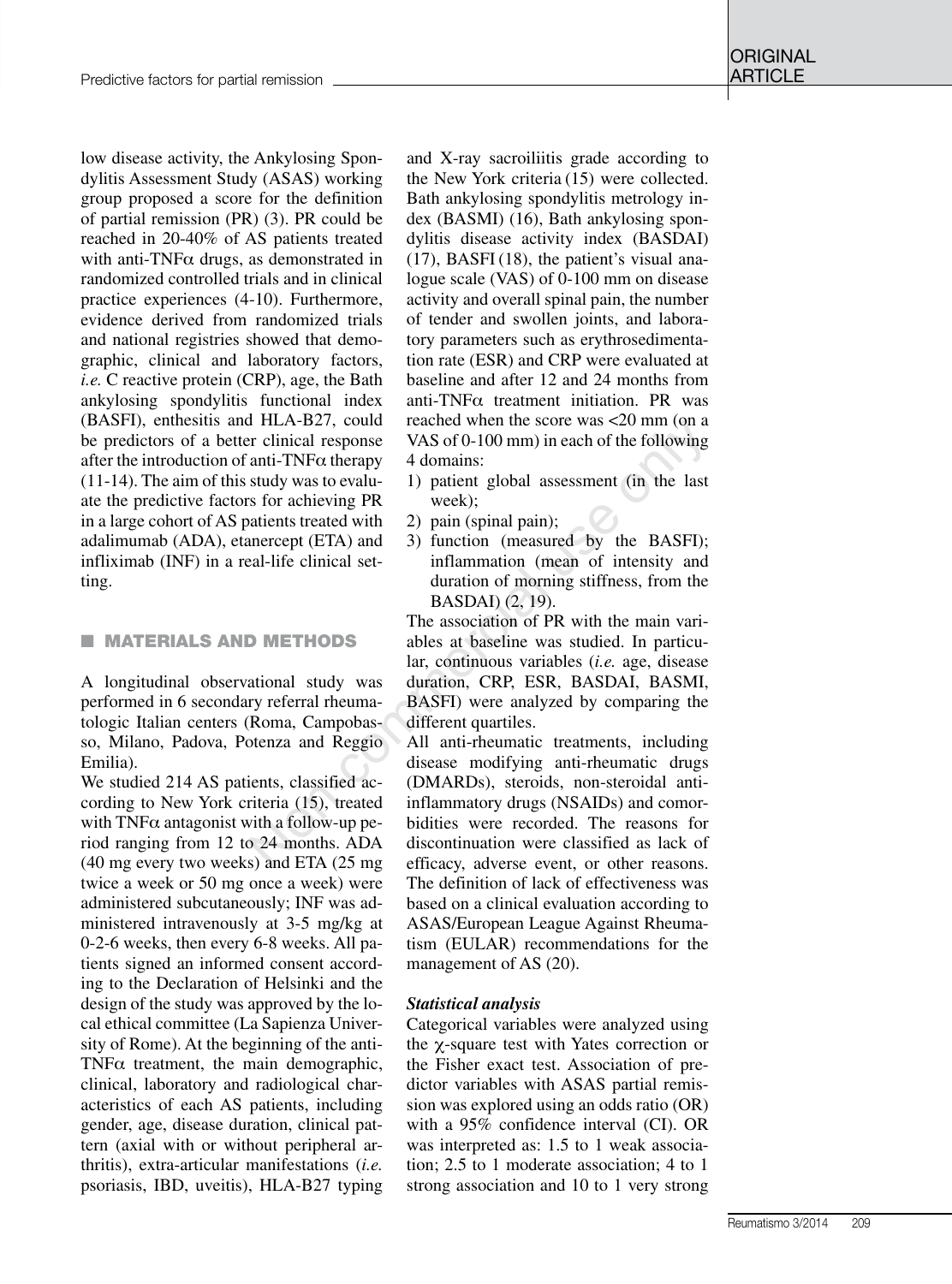**ORIGINAL** 

| Table I - Demographic, clinical and laboratory fe- |
|----------------------------------------------------|
| atures of ankylosing spondylitis patients (n=214)  |
| treated with TNF $\alpha$ blockers at baseline.    |

|                                                                                         |                                                                                                                                                                                                                 | $W$ $C_1$ $C_2$ $C_3$ $C_4$ $C_5$ $C_6$ $C_7$ $C_8$ $C_9$                                                                     |
|-----------------------------------------------------------------------------------------|-----------------------------------------------------------------------------------------------------------------------------------------------------------------------------------------------------------------|-------------------------------------------------------------------------------------------------------------------------------|
| Male (%)                                                                                | 74.8                                                                                                                                                                                                            |                                                                                                                               |
| Median age; years (median/25th-75th<br>percentile)                                      | 43.2/34-54                                                                                                                                                                                                      | RESULTS                                                                                                                       |
| Median disease duration; months<br>(median/25th-75th percentile)                        | 96/36-189                                                                                                                                                                                                       | The main demograph                                                                                                            |
| Presence of HLA-B27 (%)                                                                 | 62.6                                                                                                                                                                                                            | tory features of AS p                                                                                                         |
| CRP mg/dL (median/25th-75th<br>percentile)                                              | $1.4/0.8 - 2.8$                                                                                                                                                                                                 | with $TNF\alpha$ blockers                                                                                                     |
| ESR mm/l h (median/25th-75th<br>percentile)                                             | $30/17 - 45$                                                                                                                                                                                                    | $INF=118$ ) at baseline<br>Among the 214 pa                                                                                   |
| BASDAI (median/25th-75th percentile)                                                    | $5.9/4.8 - 6.5$                                                                                                                                                                                                 | treatment was still                                                                                                           |
| BASMI (median/25th-75th percentile)                                                     | $3/2 - 4.9$                                                                                                                                                                                                     | $(94.8\%)$ at 12 montl                                                                                                        |
| BASFI (median/25th-75th percentile)                                                     | $5.4/4.1 - 6.6$                                                                                                                                                                                                 | at 24 months.                                                                                                                 |
| Presence of grade IV sacroiliitis (%)                                                   | 33.1                                                                                                                                                                                                            | During the follow u                                                                                                           |
| Presence of peripheral arthritis (%)                                                    | 49.5                                                                                                                                                                                                            | discontinuation of                                                                                                            |
| Presence of psoriasis (%)                                                               | 11.6                                                                                                                                                                                                            | 9.3% ( $n=20$ ), includ                                                                                                       |
| Presence of IBD (%)                                                                     | 11.6                                                                                                                                                                                                            | who stopped the dru                                                                                                           |
| Presence of uveitis (%)                                                                 | 17.2                                                                                                                                                                                                            | tiveness, $5(2.3\%)$ p                                                                                                        |
| Therapy (%)<br><b>NSAIDs</b><br><b>DMARDs</b><br><b>ADA</b><br><b>ETA</b><br><b>INF</b> | 76.1<br>30.3<br>15.8<br>28.9<br>55.1                                                                                                                                                                            | events and 4 (1.89)<br>ADA, ETA, and IN<br>due to loss of effect<br>$(0.4\%)$ and in 6 (2)<br>tively.<br>PR rates at 12 and 2 |
|                                                                                         |                                                                                                                                                                                                                 | ment with ADA, ET                                                                                                             |
| 82%<br>74.4%<br>70.8%<br>56.5%<br>4.5%<br>51.2%                                         | with AS are shown if<br>The PR rate was no<br>ent among all anti<br>or INF). During the<br>$(61.2\%)$ patients rea<br>113 (86.2%) patien<br>12 months from the<br>TNF $\alpha$ therapy.<br>The association of a |                                                                                                                               |



Figure 1 - Partial remission rates in ankylosing spondylitis patients receiving anti-TNF $\alpha$ treatment at 12 (n=203) and 24 (n=158) months.

association. The results were expressed as median/ $25<sup>th</sup>$ -75<sup>th</sup> percentile. P values <0.05 were considered significant.

## **n** RESULTS

The main demographic, clinical and laboratory features of AS patients (n=214) treated with TNF $\alpha$  blockers (ADA=34, ETA=62, INF=118) at baseline are shown in Table I. Among the 214 patients, the anti-TNF $\alpha$ treatment was still administered to 203 (94.8%) at 12 months and to 158 (73.9%) at 24 months.

During the follow up, the overall rate of discontinuation of anti-TNFα drug was 9.3% (n=20), including 11 patients (5.1%) who stopped the drug due to loss of effectiveness, 5 (2.3%) patients due to adverse events and 4 (1.8%) for other reasons. ADA, ETA, and INF were discontinued due to loss of effectiveness in 4 (1.8%), 1  $(0.4\%)$  and in 6  $(2.8\%)$ , patients respectively.

PR rates at 12 and 24 months during treatment with ADA, ETA and INF in patients with AS are shown in Figure 1.

The PR rate was not significantly different among all anti-TNF-α (ADA, ETA or INF). During the two-year study, 131 (61.2%) patients reached PR. In particular, 113 (86.2%) patients reached PR within 12 months from the beginning of the anti-TNFα therapy.

The association of a PR response with the main variables at baseline in AS treated with ADA, ETA and INF at 12 and 24 months of follow up is shown in Table II. In particular, the continuous variables (*i.e.* age, disease duration, CRP, ESR, BASDAI, BASMI, BASFI) were analyzed by comparing the different quartiles (Table II). At 12 and 24 months, high serum levels of CRP ( $\geq 2$  *vs*  $\leq 0.8$  mg/dL), were associated with a higher PR rate in AS patients treated with anti-TNFα drugs. At 24 months, PR was associated with shorter disease duration (≤36 *vs* ≥189 months) and higher ESR values (≥45 *vs* ≤17 mm/h). Male sex, lower BASMI ( $\leq$ 2 *vs*  $\geq$ 6) and absence of psoriasis were associated with higher PR rate only at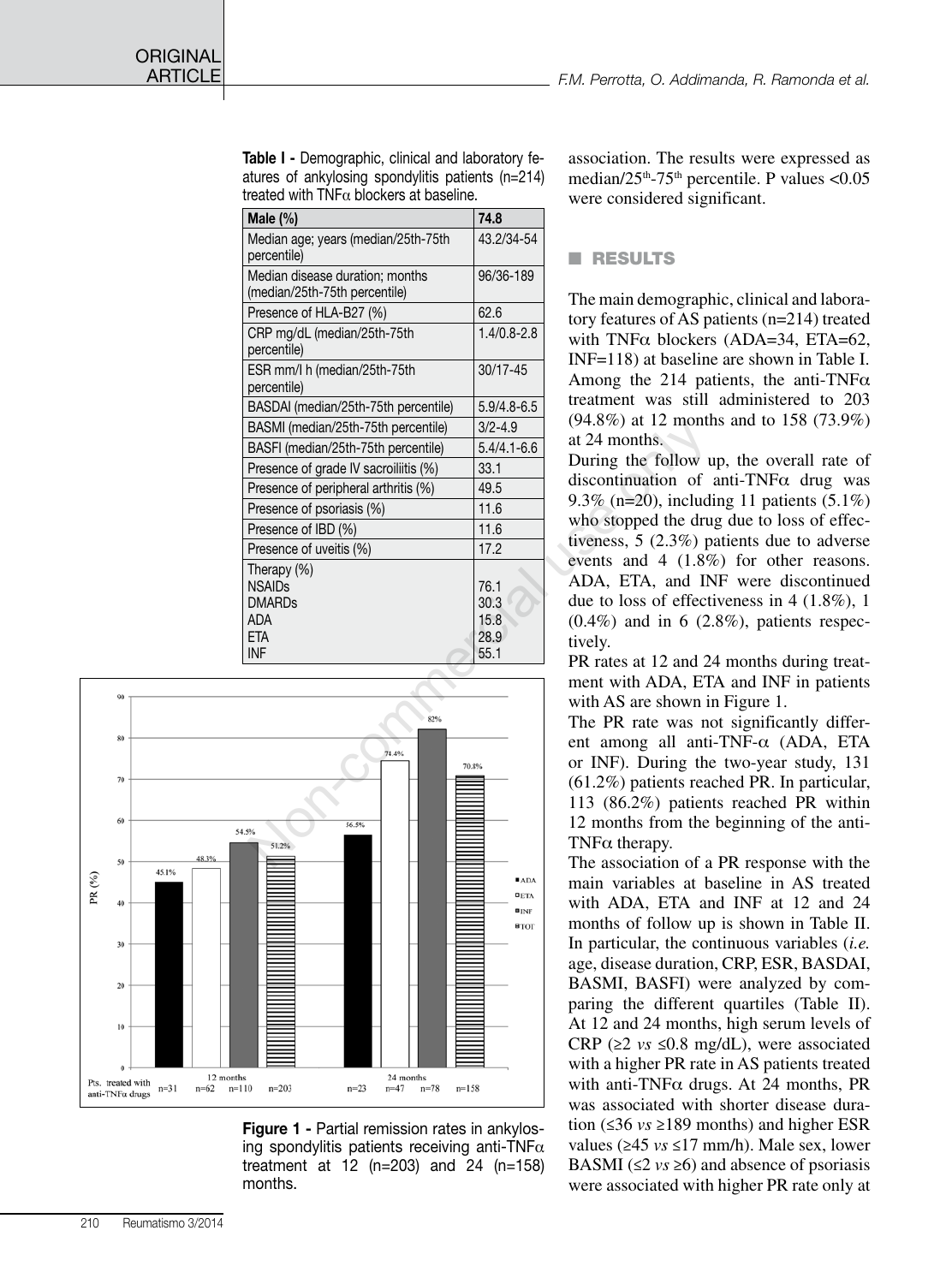|                         |                              | 12 months<br>Odds ratio<br>(CI 95%) | P    | 24 months<br><b>Odds ratio</b><br>(CI 95%) | P     |
|-------------------------|------------------------------|-------------------------------------|------|--------------------------------------------|-------|
| Gender                  | Male vs female               | 2.05 (1.09-3.84)                    | 0.02 | $1.3(0.60-3.04)$                           | n.s.  |
| Age (years)             | ≤34 vs >34 - ≤43             | 2.01 (0.78-5.18)                    | n.s. | 2.16 (0.79-5.92)                           | n.s.  |
|                         | ≤34 vs >43 - <54             | $1.49(0.65 - 3.40)$                 | n.s. | $1.22(0.42 - 3.50)$                        | n.s.  |
|                         | ≤34 vs $≥54$                 | 2.01 (0.90-4.47)                    | n.s. | 2.44 (0.94-6.30)                           | n.s.  |
| Disease duration        | ≤36 vs >36 - ≤96             | $0.76(0.34-1.65)$                   | n.s. | $1.85(0.58 - 5.87)$                        | n.s.  |
| (months)                | ≤36 vs >96 - <189            | $0.81(0.35-1.84)$                   | n.s. | 2.08 (0.62-6.99)                           | n.s.  |
|                         | ≤36 vs ≥189                  | 1.58 (0.73-3.41)                    | n.s. | $5(1.59-15.6)$                             | 0.005 |
| HLA-B27                 | Absence vs presence          | $0.86(0.46-1.63)$                   | n.s. | 1.31 (0.57-2.98)                           | n.s.  |
| CRP (mg/dL)             | $≥2$ vs $>0.8 - ≤1.5$        | $0.82(0.39-1.70)$                   | n.s. | 1.19 (0.48-2.93)                           | n.s.  |
|                         | $≥2$ vs $>1.5 - <2$          | $1.69(0.65 - 4.42)$                 | n.s. | $2.38(0.73 - 7.83)$                        | n.s.  |
|                         | $≥2$ vs $≤0.8$               | 2.44 (1.21-4.93)                    | 0.03 | $3.39(1.43 - 8.04)$                        | 0.005 |
| ESR (mm/h)              | $≥45$ vs $>17 - ≤30$         | $1.46(0.66-3.25)$                   | n.s. | $1.47(0.49-4.33)$                          | n.s.  |
|                         | $≥45$ vs $>30-$ <45          | 1.96 (0.88-4.35)                    | n.s. | $2.38(0.86 - 2.53)$                        | n.s.  |
|                         | ≥45 vs ≤17                   | 1.63 (0.73-3.62)                    | n.s. | $3.06(1.14 - 8.15)$                        | 0.02  |
| <b>BASDAI</b>           | ≤4.8 vs >4.8 - ≤5.9          | 1.25 (0.55-2.79)                    | n.s. | $0.8(0.27 - 2.31)$                         | n.s.  |
|                         | ≤4.8 vs >5.9 - <6.5          | 1.36 (0.60-3.06)                    | n.s. | $0.77(0.19 - 2.56)$                        | n.s.  |
|                         | ≤4.8 vs ≥6.5                 | 2.08 (0.93-4.64)                    | n.s. | 2.17 (0.84-5.58)                           | n.s.  |
| <b>BASMI</b>            | $\leq$ 2 vs $>$ 2 - $\leq$ 3 | $1.65(0.65-3.71)$                   | n.s. | $2.3(0.78 - 4.70)$                         | n.s.  |
|                         | $≤2$ vs >3 - <6              | $1.64(0.83 - 3.21)$                 | n.s. | $1.59(0.65-3.24)$                          | n.s.  |
|                         | $≤2$ vs $≥6$                 | $3.44(1.28-9.11)$                   | 0.01 | $3.06(0.89 - 10.5)$                        | n.s.  |
| <b>BASFI</b>            | ≤4.5 vs >4.5 - ≤5.5          | $0.84(0.41 - 1.75)$                 | n.s. | $0.48(0.19-1.23)$                          | n.s.  |
|                         | ≤4.5 vs >5.5 - <6.5          | $0.65(0.29-1.44)$                   | n.s. | $0.40(0.14-1.09)$                          | n.s.  |
|                         | ≤4.5 vs ≥6.5                 | 1.32 (0.64-2.70)                    | n.s. | $0.88(0.38 - 2.70)$                        | n.s.  |
| Sacroiliitis (grade IV) | Absence vs presence          | $1.39(0.76-2.56)$                   | n.s. | $1.42(0.67 - 2.97)$                        | n.s.  |
| Peripheral arthritis    | Absence vs presence          | $1.47(0.84 - 1.55)$                 | n.s. | $0.63(0.32 - 1.25)$                        | n.s.  |
| Psoriasis               | Absence vs presence          | 2.46 (0.98-6.16)                    | 0.05 | $2.18(0.79-6)$                             | n.s.  |
| <b>IBD</b>              | Absence vs presence          | $0.7(0.29-1.71)$                    | n.s. | $0.75(0.25-2.23)$                          | n.s.  |
| <b>Uveitis</b>          | Absence vs presence          | $1.45(0.7 - 2.46)$                  | n.s. | 1.95 (0.82-4.58)                           | n.s.  |

Table II - Odds ratio (OR) and 95% confidence intervals (CI) of partial remission response in ankylosing spondylitis patients treated with ADA, ETA and INF at 12 and 24 months of follow-up.

12 months. Other parameters assessed before treatment, such as BASDAI, BASFI, peripheral arthritis, IBD and uveitis, were not associated with PR.

## **n** DISCUSSION

A state of remission or inactive disease is the main objective in chronic inflammatory conditions such as AS (4). Several studies showed that the widespread use of antiTNFα drugs could induce a state of clinical remission in about 20-40% of AS patients. In our observational study, in a setting of clinical practice, we confirmed high rate of PR in AS patients who started anti-TNF $\alpha$ treatment with ADA, ETA and INF. In particular, PR was achieved in 50.4% and 48.6% of AS patients treated with anti-TNFα after 12 and 24 months of follow up, respectively. The PR rate with ADA, ETA or INF was not significantly different among all anti-TNFα patients.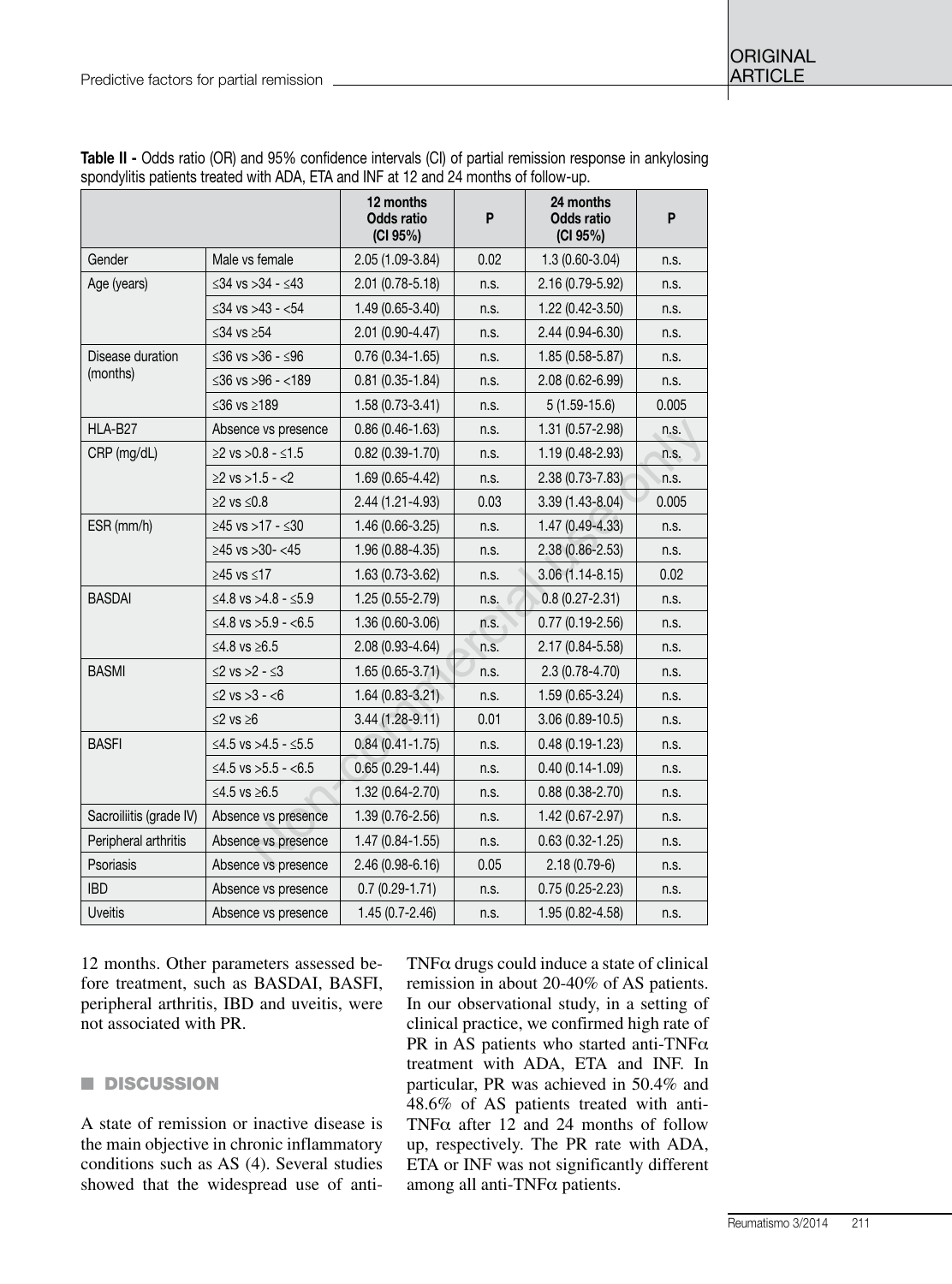Our experience in a clinical practice setting, confirmed previous results that high serum level of CRP were associated with a higher rate of PR in AS patients treated with anti-TNF $\alpha$  drugs (14). In fact, ASSERT and GO-RAISE trial data were analyzed to identify baseline predictors for various disease-state and disease-activity outcome instruments in AS (14). In this study CRP, together with age, BASFI score, enthesitis, therapy and HLA-B27 genotype, was identified as a predictor variable with selected outcome instruments, including ASAS PR at six months (14). These results are in keeping with other studies showing that CRP was associated to BASDAI 50 response (12, 21).

Moreover, in our study the evidence that high ESR (≥45 mm/h) had a predictive value supports that this inflammation parameter could be considered an alternative in cases where CRP is not available, according to the use of AS disease activity score (ASDAS) with CRP or ESR (22). The strong association of short disease duration (≤36 months) with PR confirmed the results of Rudwaleit et al., who analyzed factors associated to clinical response BASDAI 50 in two clinical trials on ETA and INF (21). ASAS PR at six montus (14). These results<br>
in Reeping with other studies showing our experience, the<br>
the CRP was associated to BASDAI 50 re-<br>
a lower PR rate after<br>
inponse (12, 21).<br>
a lower PR rate aft<br>
Moreover, in ou

This association could be an important issue in order to suggest an early treatment intervention. Furthermore, in our study we found that patients with lower BASMI  $(\leq 2)$  before starting an anti-TNF $\alpha$  therapy had a higher PR rate compared with patients with higher BASMI score  $(≥6)$ . This metrology parameter, even in the absence of inflammatory activity, could influence the domains of PR, such as BASFI and the patient global assessment, reducing the probability of achieving a remission status. In our study, the presence of grade IV sacroiliitis did not affect the PR rate. These results suggest that the TNF $\alpha$  treatment could be useful also in patients with severe axial involvement according to the efficacy of ADA in AS patients with a total spine ankylosis (23). Female sex is considered a risk factor for functional disability, but its predictive value for clinical response to anti-TNF $\alpha$  in AS has not been reported (24). In our study a weak evidence of association of male gender with PR was demonstrated only at 12 months. In our study, other baseline variables (*i.e.* age, HLA-B27, BASDAI, BASFI and peripheral involvement) did not affect the PR rate. The weak association of BAS-DAI with PR could be due to the inclusion criteria giving a homogeneous selection of patients based on elevated BASDAI scores. Among extra-articular manifestations, the predictive value of psoriasis with a good clinical response to anti-TNF $\alpha$  drugs is still debated (5, 24, 25). In our experience, the presence of psoriasis at baseline evaluation was associated with a lower PR rate after 12 months of anti-TNFα therapy.

Some discrepancies of our results with previous studies can be explained by a different definition of cut-off levels of putative predictive variables, different outcome measures, study designs and follow-up periods.

In particular, it has to be emphasized that observational studies might yield different findings from those coming from randomized controlled trials.

A limitation of this study was the lack of magnetic resonance imaging (MRI) of sacroiliac joints and spine, but in our experience, based on clinical practice, the availability of MRI was not mandatory for recruitment.

MRI is actually the cornerstone of the classification of non-radiographic axial spondyloartritis and some studies showed the ability of anti-TNF $\alpha$  to reduce the presence and extension of the inflammatory lesion on MRI. Furthermore, other experience demonstrated the predictive value of bone marrow edema to achieve clinical response to anti-TNFα both in patients with SA and non-radiographic axial spondyloarthritis (26, 27).

In conclusion, our long-term study in a setting of clinical practice showed that inflammatory parameters (*i.e.* CRP, ESR) and disease duration represent important predictive variables to achieve PR with anti-TNFα treatment, irrespective of damage or sacroiliac joint involvement.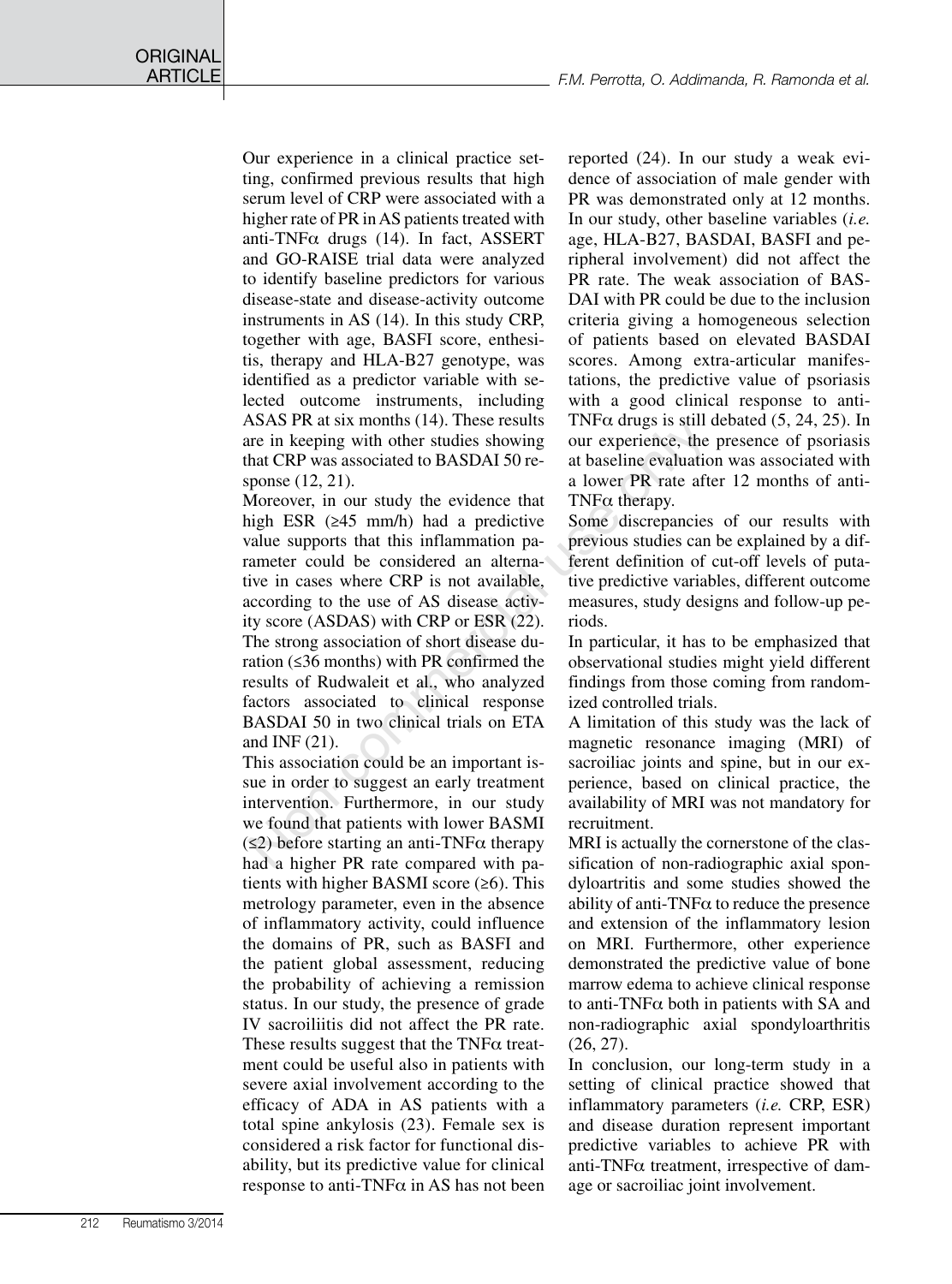#### **n** References

- 1. Braun J, van den Berg R, Baraliakos X, Boehm H, Burgos-Vargas R, Collantes-Estevez E, et al. 2010 update of the ASAS/EULAR recommendations for the management of ankylosing spondylitis. Ann Rheum Dis. 2011; 70: 896- 904.
- 2. Smolen JS, Braun J, Dougados M, Emery P, Fitzgerald O, Helliwell P, et al. Treating spondyloarthritis, including ankylosing spondylitis and psoriatic arthritis, to target: recommendations of an international task force. Ann Rheum Dis. 2014; 73: 6-16.
- 3. Anderson JJ, Baron G, van der Heijde D, Felson DT, Dougados M. Ankylosing spondylitis assessment group preliminary definition of short-term improvement in ankylosing spondylitis. Arthritis Rheum. 2001; 44: 1876-86.
- 4. Zochling J, Braun J. Remission in ankylosing spondylitis. Clin Exp Rheumatol 2006; 24: S88-92.
- 5. Spadaro A, Lubrano E, Marchesoni A, D'Angelo S, Ramonda R, Addimanda O, et al. Remission in ankylosing spondylitis treated with anti-TNF- $\alpha$  drugs: a national multicentre study. Rheumatology (Oxford). 2013; 52: 1914-9.
- 6. Braun J, Brandt J, Listing J, Zink A, Alten R, Golder W, et al. Treatment of active ankylosing spondylitis with infliximab: a double-blind placebo controlled multicentre trial. Lancet. 2002; 359: 1187-93.
- 7. Braun J, Brandt J, Listing J, Zink A, Alten R, Burmester G, et al. Long term efficacy and safety of infliximab in the treatment of ankylosing spondylitis. An open, observational, extension study of a three-month, randomized, placebo-controlled trial. Arthritis Rheum. 2003; 48: 2224-33.
- 8. van der Heijde D, Dijkmans B, Geusens P, Sieper J, DeWoody K, Williamson P, et al. Efficacy and safety of infliximab in patients with ankylosing spondylitis. Results of a randomized, placebo-controlled trial (ASSERT). Arthritis Rheum. 2005; 52: 582-91.
- 9. Inman RD, Davis JC Jr, Heijde Dv, Diekman L, Sieper J, Kim SI, et al. Efficacy and safety of golimumab in patients with ankylosing spondylitis: results of a randomized, doubleblind, placebo-controlled, phase III trial. Arthritis Rheum. 2008; 58: 3402-12.
- 10. Landewé R, Braun J, Deodhar A, Dougados M, Maksymowych WP, Mease PJ, et al. Efficacy of certolizumab pegol on signs and symptoms of axial spondyloarthritis including ankylosing spondylitis: 24-week results of a double-blind randomised placebo-controlled Phase 3 study. Ann Rheum Dis. 2014; 73: 39-47.
- 11. Lord PA, Farragher TM, Lunt M, Watson KD, Symmons DP, Hyrich KL, et al. BSR Biologics Register. Predictors of response to anti-

TNF therapy in ankylosing spondylitis: results from the British Society for Rheumatology Biologics Register. Rheumatology (Oxford). 2010; 49: 563-70.

- 12. de Vries MK, van Eijk IC, van der Horst-Bruinsma IE, Peters MJ, Nurmohamed MT, Dijkmans BA, et al. Erythrocyte sedimentation rate, C-reactive protein level, and serum amyloid a protein for patient selection and monitoring of anti-tumor necrosis factor treatment in ankylosing spondylitis. Arthritis Rheum. 2009; 61: 1484-90.
- 13. Glintborg B, Ostergaard M, Krogh NS, Dreyer L, Kristensen HL, Hetland ML. Predictors of treatment response and drug continuation in 842 patients with ankylosing spondylitis treated with anti-tumour necrosis factor: results from 8 years' surveillance in the Danish nationwide DANBIO registry. Ann Rheum Dis. 2010; 69: 2002-8.
- 14. Vastesaeger N, van der Heijde D, Inman RD, Wang Y, Deodhar A, et al. Predicting the outcome of ankylosing spondylitis therapy. Ann Rheum Dis. 2011; 70: 973-81.
- 15. van der Linden S, Valkenburg HA, Cats A. Evaluation of diagnostic criteria for ankylosing spondylitis. A proposal for modification of the New York criteria. Arthritis Rheum. 1984; 27: 361-8.
- 16. Jenkinson TR, Mallorie PA, Whitelock HC, Kennedy LG, Garrett SL, Calin A. Defining spinal mobility in ankylosing spondylitis (AS). The bath AS metrology index. J Rheumatol. 1994; 21: 1694-8.
- 17. Garret S, Jenkinson T, Kennedy LG, Whitelock H, Gaisford P, Calin A. A new approach to defining disease status in ankylosing spondylitis: the bath ankylosing spondylitis disease activity index. J Rheumatol. 1994; 21: 2286- 91. ininary definition of<br>
it in ankylosing spon-<br>
it in ankylosing spon-<br>
from 8 years' surveillance in the Danish na-<br>
in any definition in a Surveillance in the Dama RD,<br>
initial use only to the Surveillance in the Danis C
	- 18. Calin A, Garrett S, Whitelock H, Kennedy LG, O'Hea J, Mallorie P, et al. A new approach to defining functional ability in ankylosing spondylitis: the development of the bath ankylosing spondylitis functional index. J Rheumatol. 1994; 21: 2281-5.
	- 19. Brandt J, Listing J, Sieper J, Rudwaleit M, van der Heijde D, Braun J. Development and preselection of criteria for short term improvement after anti- TNF alpha treatment in ankylosing spondylitis. Ann Rheum Dis. 2004; 63: 1438-44.
	- 20. Zochling J, van der Heijde D, Burgos-Vargas R, Collantes E, Davis JC Jr, Dijkmans B, et al. ASAS/EULAR recommendations for the management of ankylosing spondylitis Ann Rheum Dis. 2006; 65: 442-52.
	- 21. Rudwaleit M, Listing J, Brandt J, Braun J, Sieper J. Prediction of a major clinical response (BASDAI 50) to tumour necrosis factor alpha blockers in ankylosing spondylitis. Ann Rheum Dis. 2004; 63: 665-70.